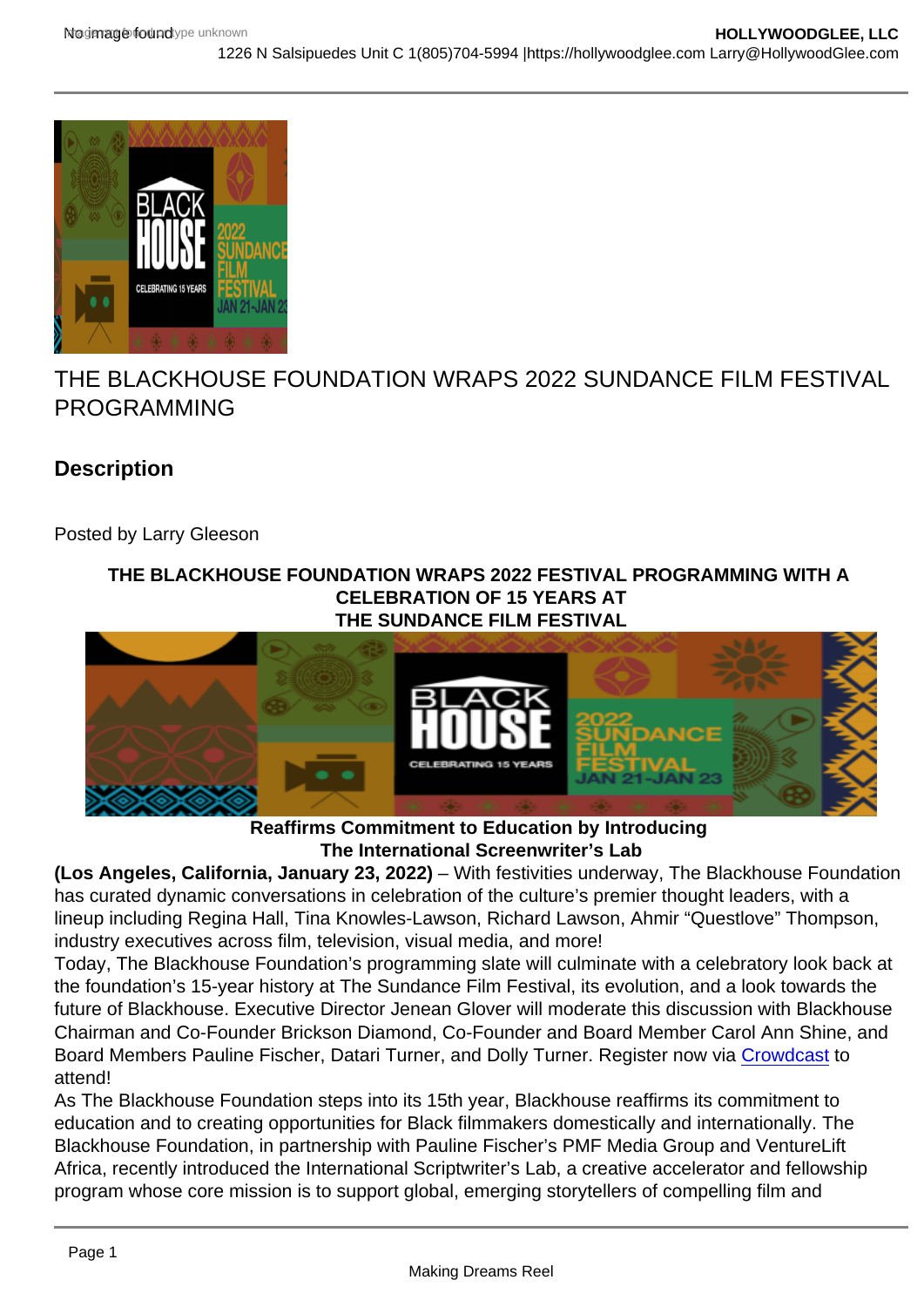television projects and help position the participants on a path to project launch. Focusing on Kenyan participants this year – the five Fellows of the inaugural cohort consist of screenwriters Damaris Irungu, Voline Ogutu, Carolyne Kemunto, Wanjiru Kairu and Grace Irungu – the goal is to create a bridge between African and Hollywood-based storytellers, especially African-American storytellers, and help position all participants for success through increased preparedness and connection and to create and nurture a pipeline of talented creative voices across the region.

Today's Programming Schedule at The Blackhouse!

Building Inclusive Content at Lionsgate

Date: Sunday, 1/23

Time: 1pm – 2pm MT

The Blackhouse Foundation is proud to present a fireside chat with Lionsgate on the future of inclusive content. Join their President of Motion Picture Group, Nathan Kahane, and Head of Inclusive Content, Kamala Avila-Salmon, for an intimate conversation with Blackhouse CEO, Brickson Diamond, on how this leading film studio is building an intentional and integrated roadmap for a more diverse and inclusive film slate for years to come.

Onyx Collective Presents: Summer of Soul, A Necessary Story

Date: Sunday, 1/23

Time: 2:30pm – 3:30pm MT

Join Summer of Soul Director Ahmir "Questlove" Thompson and Onyx Collective's President Tara Duncan for an intimate conversation about Black erasure and getting history right. Moderated by The Atlantic's Hannah Giorgis, they will reflect on the importance of building transformative narratives and curating these untold stories that have the power to change the world.

Celebrating 15 Years of the Blackhouse at Sundance

Date: Sunday, 1/23

Time: 4pm – 5pm MT

The Blackhouse Foundation remains a linchpin for culture on a global scale through engagements at Sundance and beyond. But how did we get here? Join the foundation's leadership as they recap their illustrious 15-year evolution.

For 2022, The Blackhouse Foundation proudly welcomes Meta back as Presenting Sponsor. Onyx Collective joins The Blackhouse Foundation as Select Sponsor, while Lionsgate and Participan t contribute as Supporting Sponsors and ICM Partners joins as Sponsor.

The Blackhouse Foundation continues to champion and support leading black writers, directors, producers, crew, and talent throughout film, television, digital media, and beyond with an unshakable platform.

ABOUT THE BLACKHOUSE FOUNDATION:

The

Blackhouse Foundation works to expand opportunities for Black content creators by providing pathways to opportunities within film, television, digital, and emerging platforms. Blackhouse provides opportunities for minority creatives to learn about the financial production, marketing, and distribution resources that will raise the profile of their content, while also providing participants with a nucleus for